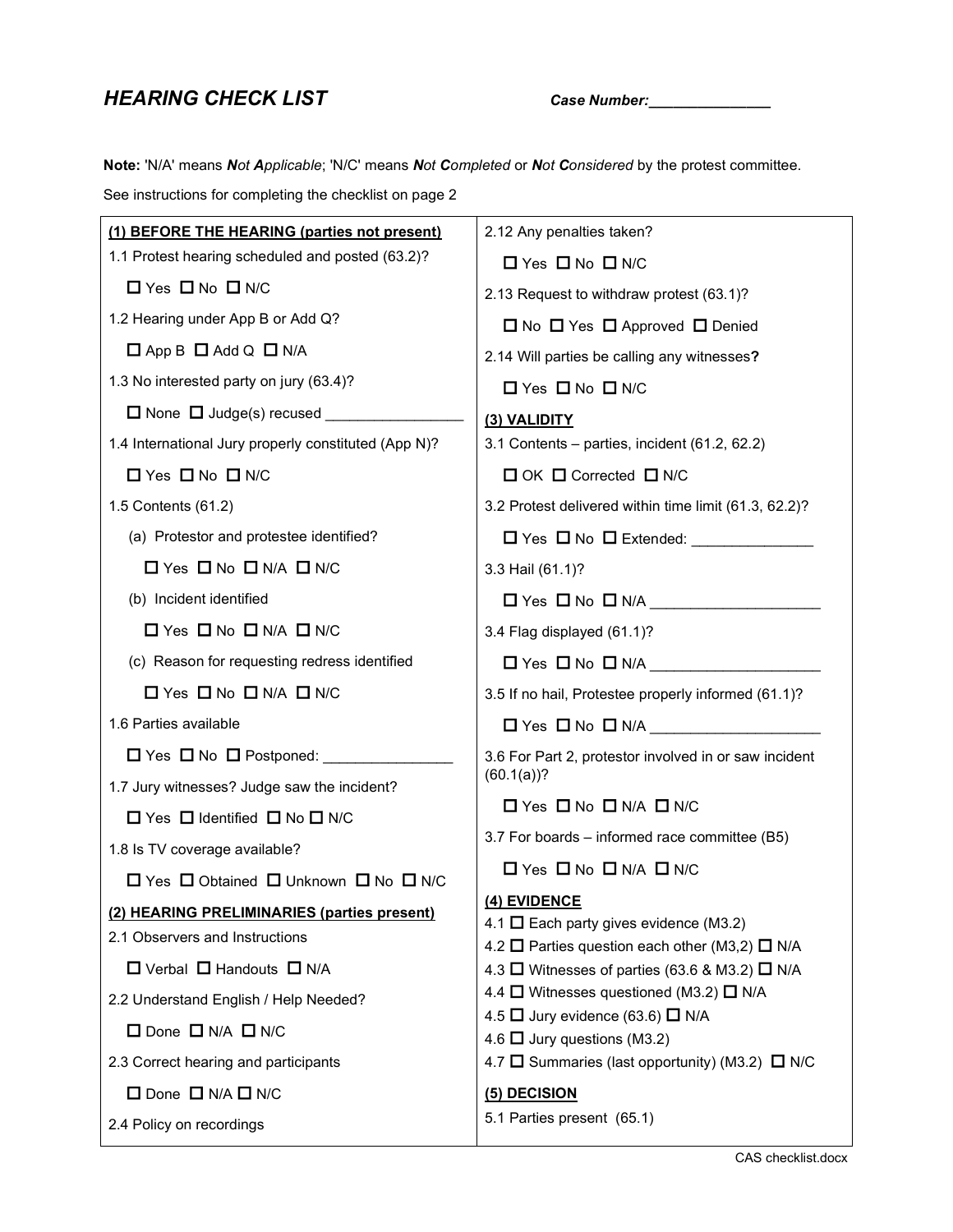| $\Box$ Done $\Box$ N/A $\Box$ N/C                             | $\Box$ Yes $\Box$ No $\Box$ Partial ______                          |
|---------------------------------------------------------------|---------------------------------------------------------------------|
| 2.5 Record names (from accreditation)                         | 5.2 Decision date and time on form and jacket                       |
| $\Box$ Done $\Box$ N/A $\Box$ N/C                             | $\Box$ Yes $\Box$ No                                                |
| 2.6 Party(s) present?                                         | 5.3 Request for copy of decision?                                   |
| $\Box$ Yes $\Box$ No $\Box$ Proceed under 63.3(b)             | $\Box$ Verbal $\Box$ Written $\Box$ No $\Box$ Granted $\Box$ Denied |
| 2.7 Boat's rep on board for Part 2, 3 or 4 (63.3)             | (6) SUMMARY                                                         |
| $\Box$ Yes $\Box$ No $\Box$ N/A $\Box$ N/C                    | 6.1 Any concerns or unusual procedures?                             |
| 2.8 Introduce Jury?                                           | $\Box$ No $\Box$ Yes Explain (cont. reverse side):                  |
| $\Box$ Done $\Box$ N/C                                        |                                                                     |
| 2.9 Objections on grounds of interest (63.4)?                 |                                                                     |
| $\Box$ None $\Box$ Yes $\Box$ Valid $\Box$ Invalid $\Box$ N/C |                                                                     |
| 2.10 Copy of protest form - time to prepare (63.2)?           |                                                                     |
| $\Box$ Done $\Box$ Extend: $\Box$ N/C                         |                                                                     |
| 2.11 Parties understand procedure?                            |                                                                     |
| $\Box$ Yes $\Box$ No $\Box$ Explained $\Box$ N/C              |                                                                     |

Recorded by: Recorder's Signature:

Panel Chairman: Time: Date: Date: Date: Time: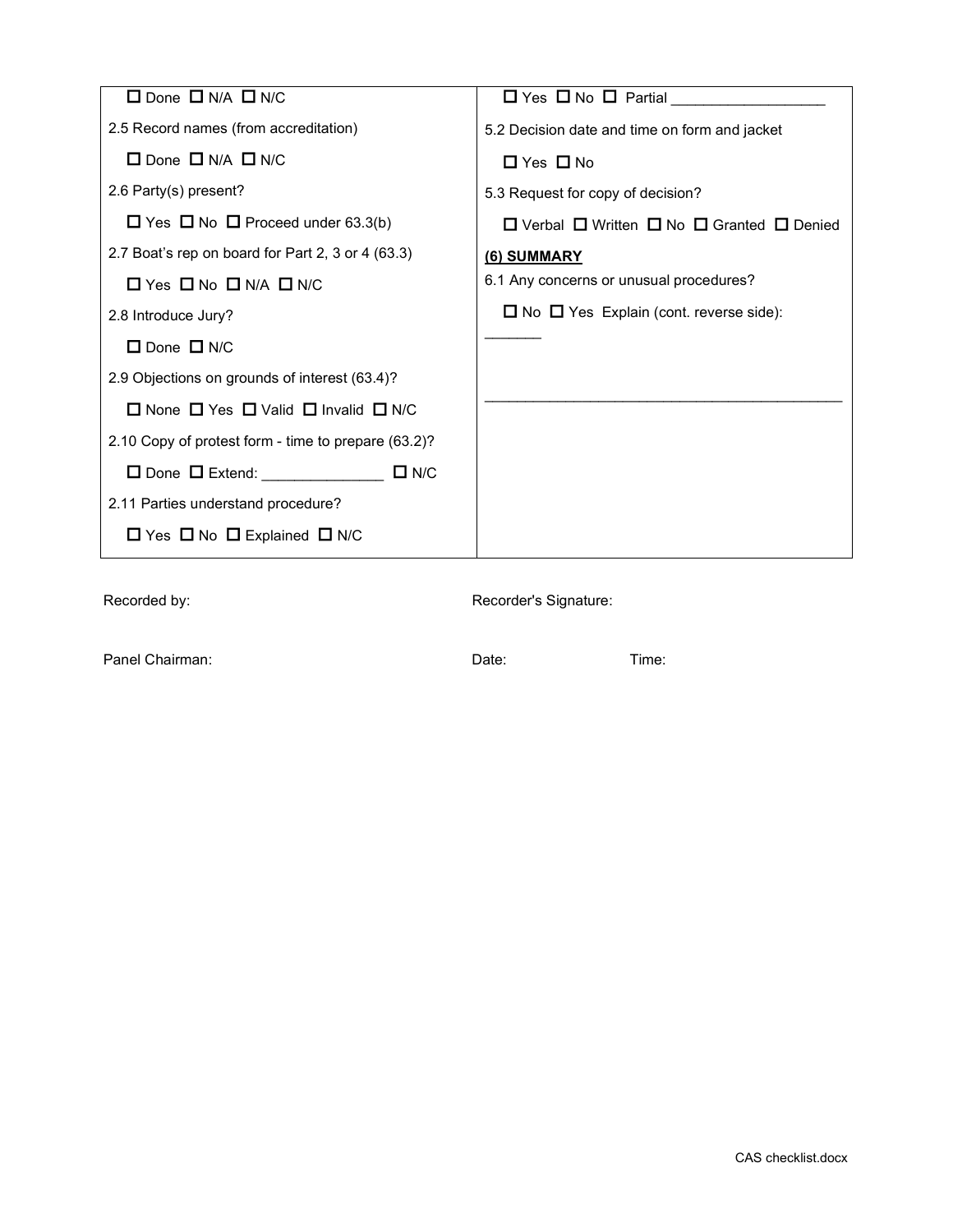## Instructions for Hearing Checklist

### 1 Before the Hearing (no parties present)

- 1.1 Verify protest schedule was posted with enough time between posting and the hearing. See RRS 63.2
- 1.2 Hearing conducted under RRS App B or Add Q. Otherwise N/A.
- 1.3 Usually 'None'. If necessary, replace a panel member who is an interested party.
- 1.4 Chair checks the constitution of the panel under RRS App N1 and applicable ISAF Regulations.

#### 1.5 Contents

- (a) Protestor and protestee(s) properly identified. Can be corrected under 3.1.
- (b) Description of incident is acceptable. Cannot be corrected later.
- (c) Reasons for redress meet RRS 62.2. Can be corrected under 3.1.
- 1.6 Are the parties available? Decide whether to proceed or postpone the hearing time.
- 1.7 Did any panel member witness the incident? Chair instructs panel members. RRS 63.3(a) applies.
- 1.8 Could there be media (TV, tracking) evidence available as useful evidence? Can it be obtained?

### 2 Hearing Preliminaries (parties present)

- 2.1 Observers present? If so, provide the rules and instructions for the observer(s).
- 2.2 Do the parties understand / speak English. Is an interpreter needed? Provide instructions to the interpreter.
- 2.3 "This is an incident between <who> at <where> <when>. Is this correct?"
- 2.4 Explain the policy on recording. Usually no video or audio recording. Cell phones off.
- 2.5 Obtain the full names of the parties. Obtain full names of witnesses when they appear.
- 2.6 Are all parties present? If not, recheck notification procedures. Postpone or continue under RRS 63.3(b).
- 2.7 For incidents involving RRS Part 2, 3 or 4, verify that the representatives were on board. RRS 63.3
- 2.8 Introduce panel members.
- 2.9 Are there any objections to member(s) of the jury on grounds of being an interested party?
- 2.10 Does protestee have a copy of the protest? Needs time to prepare? Ready to proceed? RRS 63.2
- 2.11 Parties understand the protest procedure? If not, chair explains process.
- 2.12 Have any penalties been taken? If yes, go to 2.13.
- 2.13 Yes if the protestor wants to withdraw the protest and the panel approves. Can happen out of sequence.
- 2.14 Ask if any party will be calling a witness(es).

### 3 Validity